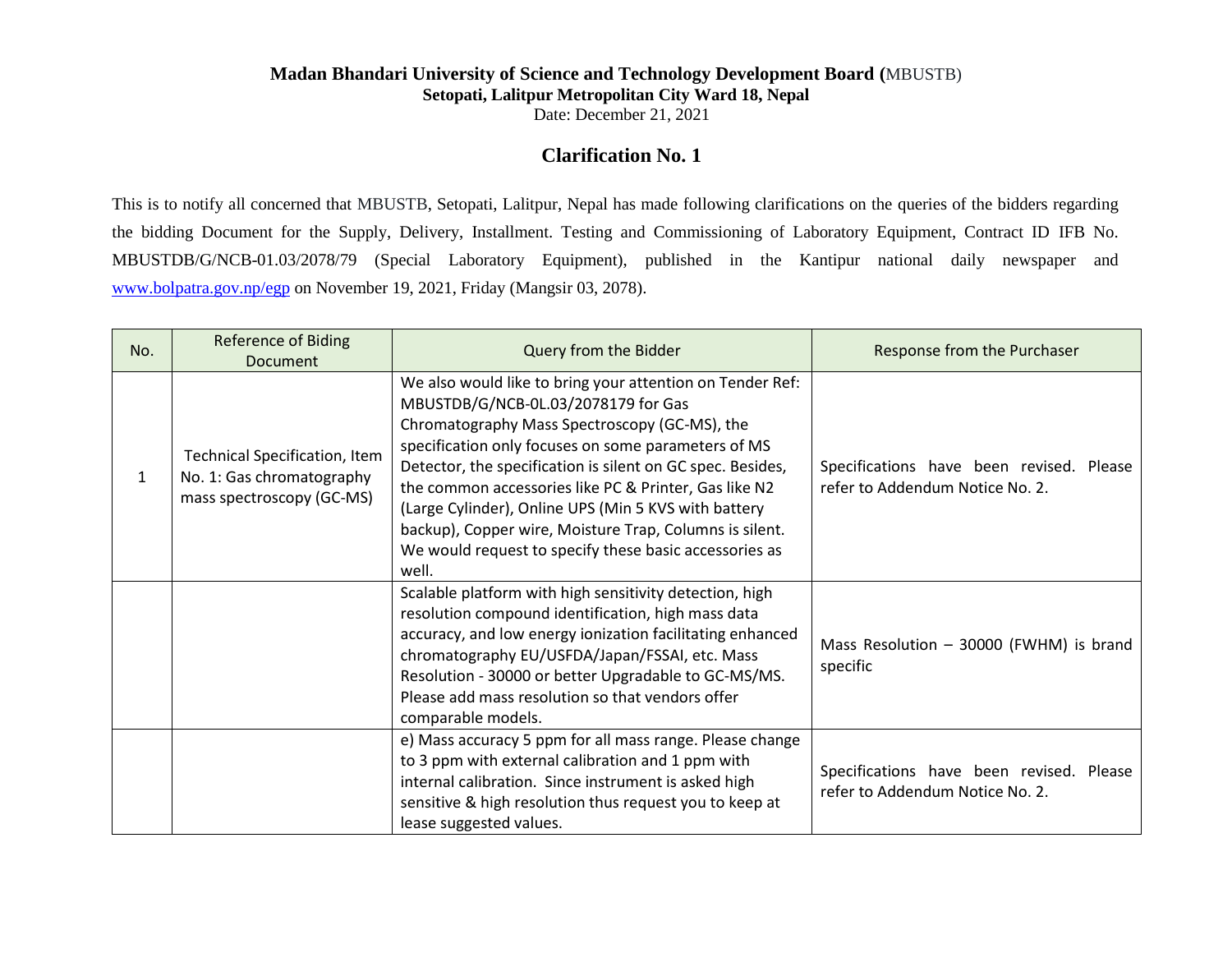| No. | <b>Reference of Biding</b><br>Document | Query from the Bidder                                                                                                                                                                                                                                                                                                                                                                                                                 | Response from the Purchaser                                                 |
|-----|----------------------------------------|---------------------------------------------------------------------------------------------------------------------------------------------------------------------------------------------------------------------------------------------------------------------------------------------------------------------------------------------------------------------------------------------------------------------------------------|-----------------------------------------------------------------------------|
|     |                                        | f) Acquisition range 1-50 spectra/sec or higher. Change to<br>40 Hz (spectra/sec) or better We offer 40 Hz(spectra/sec)                                                                                                                                                                                                                                                                                                               | Specifications have been revised. Please<br>refer to Addendum Notice No. 2. |
|     |                                        | o) List of Standards Accessories vials with cap and<br>septum, glass insert, rings, injector septum, ferrule, micro<br>syringe. Please also add AS with 8 vials or higher capacity.<br>Also include NIST 2020 library and High resolution mass<br>spectra library for food & environmental contaminants<br>library Auto sampler specification are missing. For data<br>authentication libraries are to be used.                       | Specifications have been revised. Please<br>refer to Addendum Notice No. 2. |
|     |                                        | The Manufacturer wants to be clear regarding Some<br>Points for Circumferential Extentiometer. Make and<br>model of testing machine controller into which the<br>extensometer will be plugged in and type of connector to<br>be offered. Calibrator - whether a shunt calibration<br>device is needed or a full mechanical calibrator with a<br>display unit. Please share detailed specs                                             | Specifications have been revised. Please<br>refer to Addendum Notice No. 2. |
|     |                                        | Scalable platform with high sensitivity detection, high<br>resolution compound identification, high mass data<br>accuracy, and low energy ionization facilitating enhanced<br>chromatography EU/USFDA/Japan/FSSAI, etc. Mass<br>Resolution - 30000 or better Upgradable to GC-MS/MS.<br>Please add mass resolution so that vendors offer<br>comparable models. Please add mass resolution so that<br>vendors offer comparable models. | Specifications have been revised. Please<br>refer to Addendum Notice No. 2. |
|     |                                        | Please add mass resolution so that vendors offer<br>comparable models. Please add mass resolution so that<br>vendors offer comparable models.                                                                                                                                                                                                                                                                                         | Specifications have been revised. Please<br>refer to Addendum Notice No. 2. |
|     |                                        | e) Mass accuracy 5 ppm for all mass range. Please change<br>to 3 ppm with external calibration and 1 ppm with<br>internal calibration. Since instrument is asked high<br>sensitive & high resolution thus request you to keep at<br>lease suggested values.                                                                                                                                                                           | Specifications have been revised. Please<br>refer to Addendum Notice No. 2. |